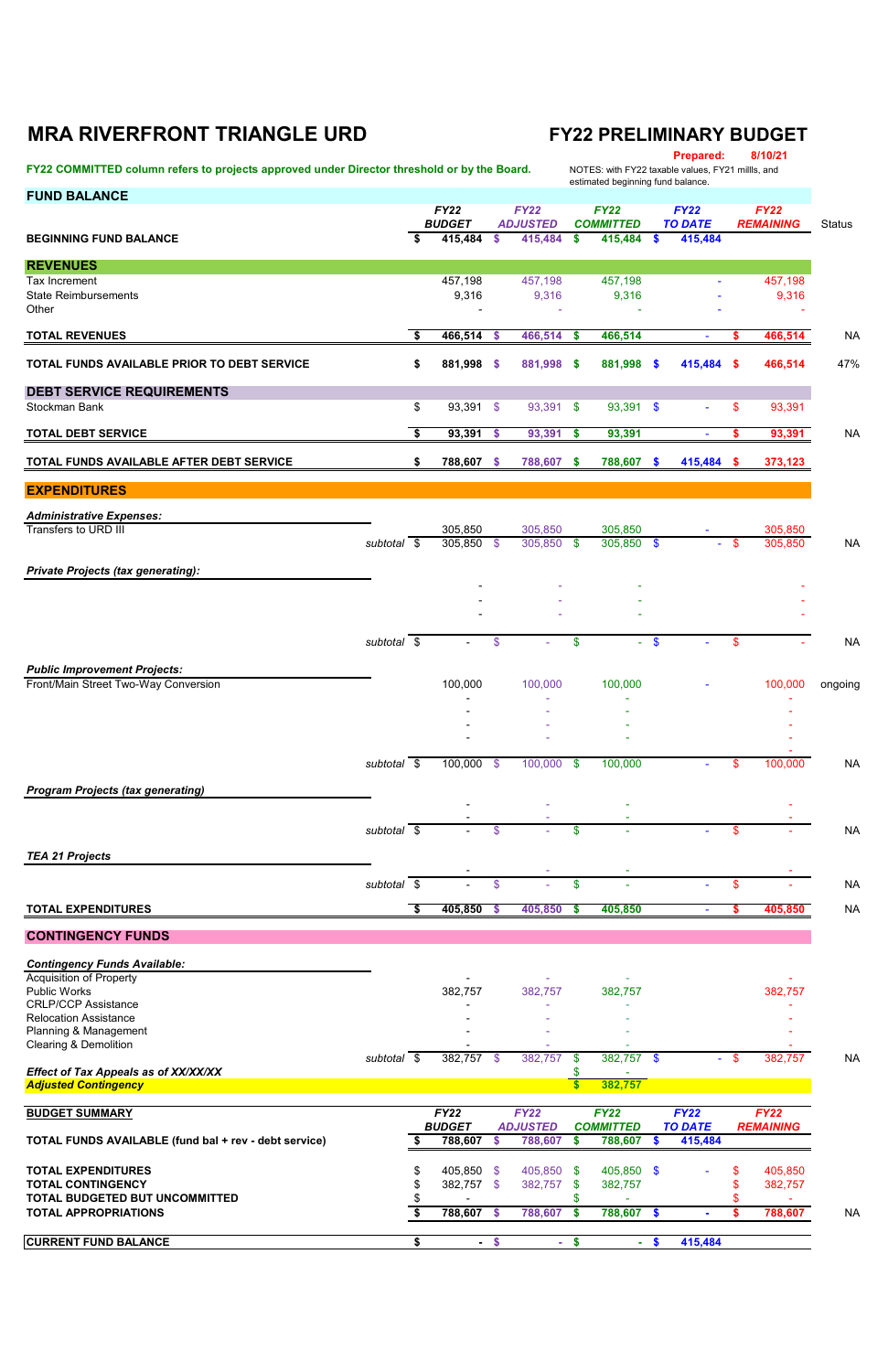## **MRA FRONT ST URD FY22 PRELIMINARY BUDGET**

FY22 COMMITTED column refers to projects approved under Director threshold or by the Board.

**Prepared:** 8/10/21<br>NOTES: with FY22 taxable values, FY21 millls, and estimated beginning fund balance.

| <b>FUND BALANCE</b>                                                                                                            |                     |    |                              |               |                                |            |                                 |           |                               |      |                                 |                    |
|--------------------------------------------------------------------------------------------------------------------------------|---------------------|----|------------------------------|---------------|--------------------------------|------------|---------------------------------|-----------|-------------------------------|------|---------------------------------|--------------------|
|                                                                                                                                |                     |    | <b>FY22</b><br><b>BUDGET</b> |               | <b>FY22</b><br><b>ADJUSTED</b> |            | <b>FY22</b><br><b>COMMITTED</b> |           | <b>FY22</b><br><b>TO DATE</b> |      | <b>FY22</b><br><b>REMAINING</b> | <b>Status</b>      |
| <b>BEGINNING FUND BALANCE</b>                                                                                                  |                     | \$ | 555,993                      | \$.           | 555,993                        | \$.        | 555,993                         | $\bullet$ | 555,993                       |      |                                 |                    |
| <b>REVENUES</b>                                                                                                                |                     |    |                              |               |                                |            |                                 |           |                               |      |                                 |                    |
| <b>Tax Increment</b>                                                                                                           |                     |    | 1,640,024                    |               | 1,640,024                      |            | 1,640,024                       |           |                               |      | 1,640,024                       |                    |
| <b>State Reimbursements</b><br>Other                                                                                           |                     |    | 53,975                       |               | 53,975                         |            | 53,975                          |           |                               |      | 53,975                          |                    |
| <b>TOTAL REVENUES</b>                                                                                                          |                     | S. | 1,693,999                    | S             | 1,693,999                      | \$         | 1,693,999                       |           | ÷.                            | S    | 1,693,999                       | <b>NA</b>          |
| TOTAL FUNDS AVAILABLE - PRIOR TO DEBT SERVICE                                                                                  |                     | S. | 2,249,992                    | $\mathbf{s}$  | 2,249,992                      | S          | 2,249,992 \$                    |           | 555,993                       | -5   | 1,693,999                       |                    |
| <b>DEBT SERVICE REQUIREMENTS</b>                                                                                               |                     |    |                              |               |                                |            |                                 |           |                               |      |                                 |                    |
| Front Street Parking Structure (Park Place) Series 2014                                                                        |                     |    | 205,470                      |               | 205,470                        |            | 205,470                         |           |                               |      | 205,470                         |                    |
| First Interstate Bank Refunding Series 2017A                                                                                   |                     |    | 90,621                       |               | 90,621                         |            | 90,621                          |           |                               |      | 90,621                          |                    |
| First Interstate Bank Refunding Series 2017B<br>ROAM Public Parking Series 2017C                                               |                     |    | 19,428<br>229,800            |               | 19,428<br>229,800              |            | 19,428<br>229,800               |           |                               |      | 19,428<br>229,800               |                    |
| The Mercantile Series 2019                                                                                                     |                     |    | 240,554                      |               | 240,554                        |            | 240,554                         |           |                               |      | 240,554                         |                    |
| AC Hotel Series 2021                                                                                                           |                     |    | 98,132                       |               | 98,132                         |            | 98,132                          |           |                               |      | 98,132                          |                    |
| <b>TOTAL DEBT SERVICE</b>                                                                                                      |                     | \$ | 884,005                      | <b>S</b>      | 884,005                        | <b>S</b>   | 884,005                         |           | $\mathbf{r}$                  | S    | 884,005                         | <b>NA</b>          |
| TOTAL FUNDS AVAILABLE - AFTER DEBT SERVICE                                                                                     |                     | S. | 1,365,987                    | <b>S</b>      | 1,365,987                      | S.         | 1,365,987 \$                    |           | 555,993 \$                    |      | 809,994                         |                    |
| <b>EXPENDITURES</b>                                                                                                            |                     |    |                              |               |                                |            |                                 |           |                               |      |                                 |                    |
| <b>Administrative Expenses:</b>                                                                                                |                     |    |                              |               |                                |            |                                 |           |                               |      |                                 |                    |
| <b>Transfers to URD III</b>                                                                                                    |                     |    | 200,000                      |               | 200,000                        |            | 200,000                         |           |                               |      | 200,000                         |                    |
|                                                                                                                                | subtotal \$         |    | 200,000                      | $\sqrt{3}$    | 200,000                        | $\sqrt{3}$ | 200,000 \$                      |           | н.                            | - \$ | 200,000                         | <b>NA</b>          |
| <b>Private Projects (tax generating):</b>                                                                                      |                     |    |                              |               |                                |            |                                 |           |                               |      |                                 |                    |
| Levasseur Street Townhomes - 304 Levasseur St                                                                                  |                     |    | 6,956                        |               | 6,956                          |            | 6,956                           |           |                               |      | 6,956                           | ongoing            |
| Union Block Restoration - 127 East Main - Add'l \$125k (FY22 & FY23)                                                           |                     |    | 125,000                      |               | 125,000                        |            | 125,000                         |           |                               |      | 125,000                         | ongoing            |
| Wren Hotel - 201 E Main St - \$587,212 (when funds available)                                                                  |                     |    | 587,212                      |               | 587,212                        |            | 587,212                         |           |                               |      |                                 | 587,212 ongoing    |
|                                                                                                                                | subtotal $\sqrt{5}$ |    | 719,168                      | - \$          | 719,168                        | - \$       | 719,168 \$                      |           |                               |      | 719,168                         | <b>NA</b>          |
| <b>Public Improvement Projects:</b>                                                                                            |                     |    |                              |               |                                |            |                                 |           |                               |      |                                 |                    |
| Caras Park Improvements - \$50k (when funds available)                                                                         |                     |    | 50,000                       |               | 50,000                         |            | 50,000                          |           |                               |      | 50,000                          | ongoing            |
| Front/Main Two-Way Conversion - Design & Engineering<br>Missoula Public Library - \$500K total; \$150K remains, up to \$75k/yr |                     |    | 100,000<br>75,000            |               | 100,000<br>75,000              |            | 100,000<br>75,000               |           |                               |      | 100,000<br>75,000               | ongoing            |
| Payne/Library Block - Redevelopment Plan                                                                                       |                     |    | 25,000                       |               | 25,000                         |            | 25,000                          |           |                               |      | 25,000                          | ongoing<br>ongoing |
|                                                                                                                                | subtotal $\sqrt{s}$ |    | 250,000                      | $\mathfrak s$ | 250,000                        | \$         | 250,000                         |           |                               |      | 250,000                         | <b>NA</b>          |
| <b>Program Projects (tax generating)</b>                                                                                       |                     |    |                              |               |                                |            |                                 |           |                               |      |                                 |                    |
|                                                                                                                                |                     |    |                              |               |                                |            |                                 |           |                               |      |                                 |                    |
|                                                                                                                                | subtotal $\sqrt{s}$ |    |                              |               |                                | \$         |                                 |           |                               |      |                                 | <b>NA</b>          |
| <b>MAP-21 Projects</b>                                                                                                         |                     |    |                              |               |                                |            |                                 |           |                               |      |                                 |                    |
|                                                                                                                                | subtotal \$         |    |                              | \$            |                                | \$         |                                 |           |                               |      |                                 | <b>NA</b>          |
| <b>TOTAL EXPENDITURES</b>                                                                                                      |                     |    | 1,169,168                    |               | 1,169,168                      | s          | 1,169,168                       |           |                               |      | 1,169,168                       | <b>NA</b>          |
| <b>CONTINGENCY FUNDS</b>                                                                                                       |                     |    |                              |               |                                |            |                                 |           |                               |      |                                 |                    |
| <b>Contingency Funds Available:</b>                                                                                            |                     |    |                              |               |                                |            |                                 |           |                               |      |                                 |                    |
|                                                                                                                                |                     |    |                              |               |                                |            |                                 |           |                               |      |                                 |                    |

Acquisition of Property - - - -

| <b>Public Works</b>                                          |          |      | 196,819       |                           | 196,819         |      | 196,819          |                |     | 196,819          |           |
|--------------------------------------------------------------|----------|------|---------------|---------------------------|-----------------|------|------------------|----------------|-----|------------------|-----------|
| <b>CRLP/CCP Assistance</b>                                   |          |      |               |                           |                 |      |                  |                |     |                  |           |
| <b>Relocation Assistance</b>                                 |          |      |               |                           |                 |      |                  |                |     |                  |           |
| Planning & Management                                        |          |      |               |                           |                 |      |                  |                |     |                  |           |
| <b>Clearing &amp; Demolition</b>                             |          |      |               |                           |                 |      |                  |                |     |                  |           |
|                                                              | subtotal | - \$ | 196,819       | $\mathfrak{S}$            | 196,819         | \$.  | 196,819 \$       | $\sim 10$      | -\$ | 196,819          |           |
| <b>Effect of Tax Appeals as of XX/XX/XX</b>                  |          |      |               |                           |                 |      |                  |                |     |                  |           |
| <b>Adjusted Contingency</b>                                  |          |      |               |                           |                 |      | 196,819          |                |     |                  |           |
|                                                              |          |      |               |                           |                 |      |                  |                |     |                  |           |
| <b>BUDGET SUMMARY</b>                                        |          |      | <b>FY22</b>   |                           | <b>FY22</b>     |      | <b>FY22</b>      | <b>FY22</b>    |     | <b>FY22</b>      |           |
|                                                              |          |      | <b>BUDGET</b> |                           | <b>ADJUSTED</b> |      | <b>COMMITTED</b> | <b>TO DATE</b> |     | <b>REMAINING</b> |           |
| <b>TOTAL FUNDS AVAILABLE (fund bal + rev - debt service)</b> |          |      | 1,365,987     |                           | 1,365,987       |      | 1,365,987        | 555,993        |     |                  |           |
| <b>TOTAL EXPENDITURES</b>                                    |          | \$.  | 1,169,168     | S.                        | 1,169,168       | -SS  | $1,169,168$ \$   |                | \$. | 1,169,168        |           |
| <b>TOTAL CONTINGENCY</b>                                     |          |      | 196,819       | -SS                       | 196,819         | -SS  | 196,819          |                |     | 196,819          |           |
| TOTAL BUDGETED BUT UNCOMMITTED                               |          |      |               |                           |                 |      |                  |                |     |                  |           |
| <b>TOTAL APPROPRIATIONS</b>                                  |          |      | 1,365,987     | S.                        | 1,365,987       | S    | 1,365,987        |                |     | 1,365,987        | <b>NA</b> |
| <b>CURRENT FUND BALANCE</b>                                  |          |      | (0)           | $\boldsymbol{\mathsf{s}}$ | (0)             | - \$ | $(0)$ \$         | 555,993        |     |                  |           |
| <b>CONTINGENCY REMAINING + PROJECT SAVINGS</b>               |          |      |               |                           |                 |      |                  |                |     | 196,819          |           |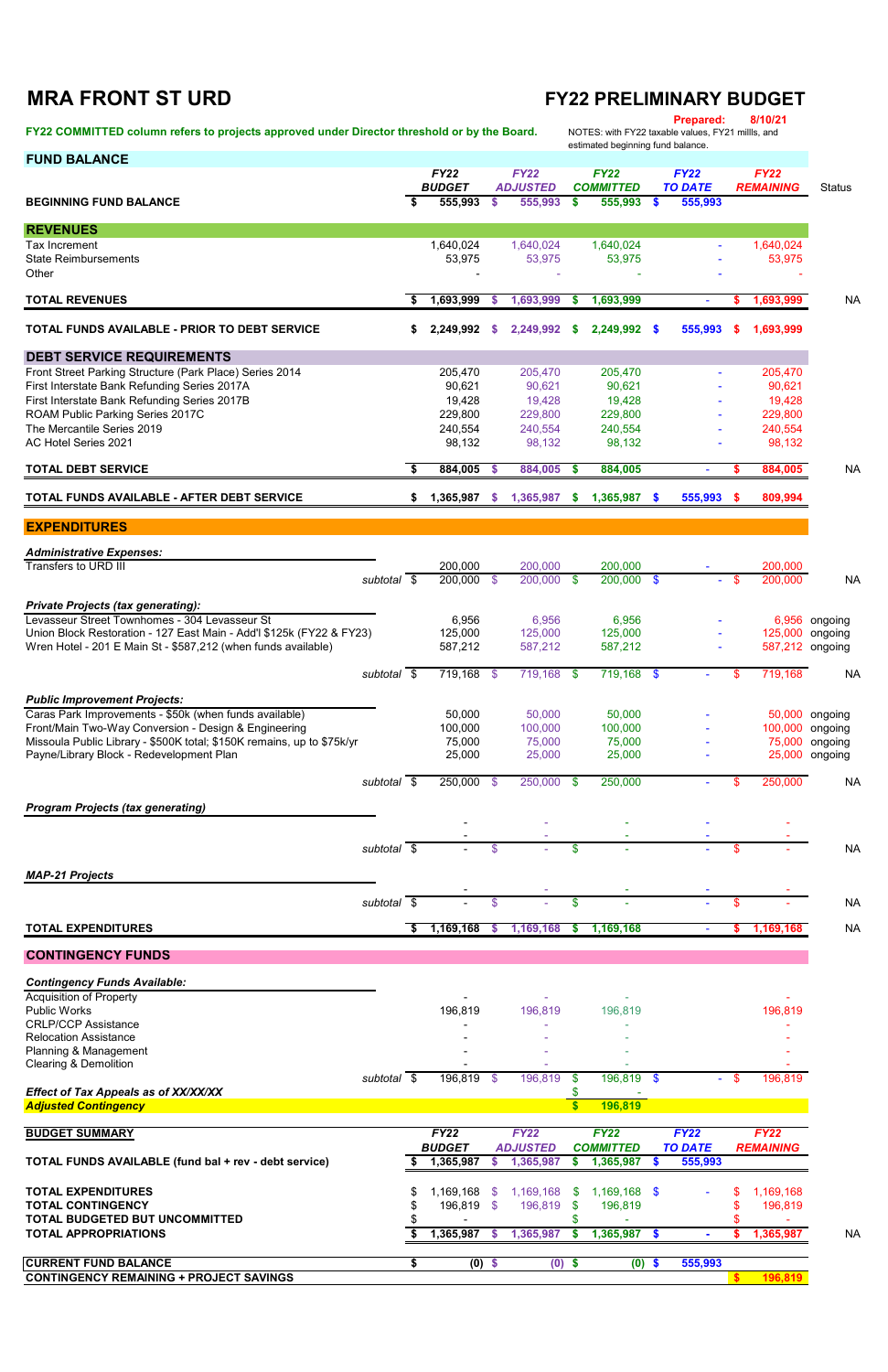### **MRA URD II FY22 PRELIMINARY BUDGET**

**Prepared: 8/10/21**

**FY22 COMMITTED column refers to projects approved under Director threshold or by the Board.** NOTES: with FY22 taxable values, FY21 millls, and

estimated beginning fund balance.

| <b>FUND BALANCE</b>                                                            |                     |      |                         |                           |                           |                           |                       |                  |                |          |                            |                |
|--------------------------------------------------------------------------------|---------------------|------|-------------------------|---------------------------|---------------------------|---------------------------|-----------------------|------------------|----------------|----------|----------------------------|----------------|
|                                                                                |                     |      | <b>FY22</b>             |                           | <b>FY22</b>               |                           | <b>FY22</b>           |                  | <b>FY22</b>    |          | <b>FY22</b>                |                |
|                                                                                |                     |      | <b>BUDGET</b>           |                           | <b>ADJUSTED</b>           |                           | <b>COMMITTED</b>      |                  | <b>TO DATE</b> |          | <b>REMAINING</b>           | Status         |
| <b>BEGINNING FUND BALANCE</b>                                                  |                     | \$   | 3,278,821               | $\mathbf{s}$              | 3,278,821                 | $\boldsymbol{\mathsf{s}}$ | 3,278,821             | - \$             | 3,278,821      |          |                            |                |
| <b>REVENUES</b>                                                                |                     |      |                         |                           |                           |                           |                       |                  |                |          |                            |                |
| Tax Increment                                                                  |                     |      | 3,999,156               |                           | 3,999,156                 |                           | 3,999,156             |                  |                |          | 3,999,156                  |                |
| <b>State Reimbursements</b>                                                    |                     |      | 442,591                 |                           | 442,591                   |                           | 442,591               |                  |                |          | 442,591                    |                |
| Other                                                                          |                     |      |                         |                           |                           |                           |                       |                  |                |          |                            |                |
|                                                                                |                     |      |                         |                           |                           |                           |                       |                  |                |          |                            |                |
| <b>TOTAL REVENUES</b>                                                          |                     | S.   | 4,441,747               | \$                        | 4,441,747                 | $\boldsymbol{\mathsf{s}}$ | 4,441,747             |                  | ÷.             | S        | 4,441,747                  | <b>NA</b>      |
| TOTAL FUNDS AVAILABLE - PRIOR TO DEBT SERVICE                                  |                     | \$   | 7,720,568               | <b>S</b>                  | 7,720,568                 | - 5                       | 7,720,568             | $\boldsymbol{s}$ | 3,278,821      | <b>S</b> | 4,441,747                  | 42%            |
| <b>DEBT SERVICE REQUIREMENTS</b>                                               |                     |      |                         |                           |                           |                           |                       |                  |                |          |                            |                |
| Old Sawmll District Lease Buy Out Series 2006                                  |                     |      | 250,775                 |                           | 250,775                   |                           | 250,775               |                  |                |          | 250,775                    |                |
| Old Sawmill District Remediation - Brownfields RLF Series 2006                 |                     |      | 41,928                  |                           | 41,928                    |                           | 41,928                |                  |                |          | 41,928                     |                |
| Safeway-St. Pats Project Series 2007                                           |                     |      | 135,517                 |                           | 135,517                   |                           | 135,517               |                  |                |          | 135,517                    |                |
| Silver Park, Wyoming Street, MRL Trestle Series 2013                           |                     |      | 425,283                 |                           | 425,283                   |                           | 425,283               |                  |                |          | 425,283                    |                |
| Intermountain Site Series 2013                                                 |                     |      | 146,066                 |                           | 146,066                   |                           | 146,066               |                  |                |          | 146,066                    |                |
| <b>TOTAL DEBT SERVICE</b>                                                      |                     | - \$ | 999,569                 | $\mathbf{s}$              | 999,569                   | $\boldsymbol{\mathsf{s}}$ | 999,569               |                  | $\blacksquare$ | S        | 999,569                    | <b>NA</b>      |
| TOTAL FUNDS AVAILABLE - AFTER DEBT SERVICE                                     |                     | \$   | 6,720,999               | s.                        | 6,720,999                 | - 5                       | 6,720,999             | <b>S</b>         | 3,278,821      | 5        | 3,442,178                  | 49%            |
| <b>EXPENDITURES</b>                                                            |                     |      |                         |                           |                           |                           |                       |                  |                |          |                            |                |
|                                                                                |                     |      |                         |                           |                           |                           |                       |                  |                |          |                            |                |
| <b>Administrative Expenses:</b>                                                |                     |      |                         |                           |                           |                           |                       |                  |                |          |                            |                |
| Transfers to URD III                                                           | subtotal $\sqrt{s}$ |      | 400,000<br>$400,000$ \$ |                           | 400,000<br>400,000 \$     |                           | 400,000<br>400,000 \$ |                  |                | - \$     | 400,000 pending<br>400,000 |                |
|                                                                                |                     |      |                         |                           |                           |                           |                       |                  |                |          |                            | <b>NA</b>      |
| <b>Private Projects (tax generating):</b>                                      |                     |      |                         |                           |                           |                           |                       |                  |                |          |                            |                |
| 1901 Maple Street - MSJ Properties Housing                                     |                     |      | 69,885                  |                           | 69,885                    |                           | 69,885                |                  |                |          |                            | 69,885 ongoing |
| Burton Street Apartments - 525 Burton Street                                   |                     |      | 123,994                 |                           | 123,994                   |                           | 123,994               |                  |                |          | 123,994                    | ongoing        |
| Ponderosa Village - 1029 West Pine Street                                      |                     |      | 96,000                  |                           | 96,000                    |                           | 96,000                |                  |                |          |                            | 96,000 ongoing |
| Sentinel Property Medical Offices - 1900 West Broadway                         |                     |      | 1,170,611               |                           | 1,170,611                 |                           | 1,170,611             |                  |                |          | 1,170,611                  | ongoing        |
|                                                                                |                     |      |                         |                           |                           |                           |                       |                  |                |          |                            |                |
|                                                                                | subtotal \$         |      |                         |                           | 1,460,490 \$ 1,460,490 \$ |                           | $1,460,490$ \$        |                  |                | S        | 1,460,490                  | <b>NA</b>      |
| <b>Public Improvement Projects:</b>                                            |                     |      |                         |                           |                           |                           |                       |                  |                |          |                            |                |
| 500 Block of Burton Street - Improvements                                      |                     |      | 9,200                   |                           | 9,200                     |                           | 9,200                 |                  |                |          |                            | 9,200 ongoing  |
| County Elections Complex - 140 North Russell                                   |                     |      | 726,334                 |                           | 726,334                   |                           | 726,334               |                  |                |          | 726,334                    | ongoing        |
| Housing Policy Implementation - \$10K/yr (FY20, FY21, FY22)                    |                     |      | 10,000                  |                           | 10,000                    |                           | 10,000                |                  |                |          | 10,000                     | ongoing        |
| <b>Legal Services</b>                                                          |                     |      | 10,000                  |                           | 10,000                    |                           |                       |                  |                |          | 10,000                     | set aside      |
| Police Facility - 101 North Catlin - FY18 Purchase/Renovations (\$250K/yr FY19 |                     |      | 250,000                 |                           | 250,000                   |                           | 250,000               |                  |                |          | 250,000                    | ongoing        |
| Police Facility - 101 North Catlin - FY21 Renovations (showers, changing area, |                     |      | 233,718                 |                           | 233,718                   |                           | 233,718               |                  |                |          | 233,718                    | ongoing        |
| Sidewalks - FY22 Phase - Construction                                          |                     |      | 635,000                 |                           | 635,000                   |                           | 635,000               |                  |                |          | 635,000                    | pending        |
| Sidewalks - FY22 Phase - Design, Engineering & Const. Admin                    |                     |      | 150,000                 |                           | 150,000                   |                           | 150,000               |                  |                |          | 150,000                    | pending        |
| Sidewalks - Inez, 1st & 2nd Streets - Construction                             |                     |      | 468,000                 |                           | 468,000                   |                           | 468,000               |                  |                |          | 468,000                    | ongoing        |
| Sidewalks - Inez, 1st & 2nd Streets - Design, Engineering, Const. Admin        |                     |      | 29,394                  |                           | 29,394                    |                           | 29,394                |                  |                |          | 29,394                     | ongoing        |
| <b>Trinity Apartments - Mullan Site</b>                                        |                     |      | 53,256                  |                           | 53,256                    |                           | 53,256                |                  |                |          | 53,256                     | ongoing        |
| Water Network Program                                                          |                     |      | 620,000                 |                           | 620,000                   |                           | 620,000               |                  |                |          | 620,000                    | pending        |
|                                                                                | subtotal \$         |      | 3,194,902               | $\mathcal{S}$             | 3,194,902                 | - \$                      | $3,184,902$ \$        |                  |                |          | 3,194,902                  | <b>NA</b>      |
| Program (CCP/CRLP/FIP) Projects (tax generating)                               |                     |      |                         |                           |                           |                           |                       |                  |                |          |                            |                |
|                                                                                |                     |      |                         |                           |                           |                           |                       |                  |                |          |                            |                |
| Unidentified Program Projects                                                  | subtotal \$         |      |                         | \$                        |                           | \$                        |                       |                  |                | \$.      |                            | <b>NA</b>      |
|                                                                                |                     |      |                         |                           |                           |                           |                       |                  |                |          |                            |                |
| <b>Federally Assisted Projects</b>                                             |                     |      |                         |                           |                           |                           |                       |                  |                |          |                            |                |
|                                                                                | subtotal            | - \$ |                         | $\mathfrak{S}$            |                           | \$                        |                       |                  |                | \$       |                            | <b>NA</b>      |
| <b>TOTAL EXPENDITURES</b>                                                      |                     |      | 5,055,392               | $\boldsymbol{\mathsf{s}}$ | 5,055,392                 | -\$                       | 5,045,392 \$          |                  |                | S        | 5,055,392                  | <b>NA</b>      |
|                                                                                |                     |      |                         |                           |                           |                           |                       |                  |                |          |                            |                |

### **CONTINGENCY FUNDS**

| <b>Contingency Funds Available:</b>                                       |               |          |                 |   |                  |     |                |                         |           |
|---------------------------------------------------------------------------|---------------|----------|-----------------|---|------------------|-----|----------------|-------------------------|-----------|
| <b>Acquisition of Property</b>                                            | 100,000       |          | 100,000         |   | 100,000          |     |                | 100,000                 |           |
| <b>Public Works</b>                                                       | 1,365,607     |          | 1,365,607       |   | 1,365,607        |     |                | 1,365,607               |           |
| <b>CRLP/CCP Assistance</b>                                                |               |          |                 |   |                  |     |                |                         |           |
| <b>Relocation Assistance</b>                                              |               |          |                 |   |                  |     |                |                         |           |
| Planning & Management                                                     | 100,000       |          | 100,000         |   | 100,000          |     |                | 100,000                 |           |
| <b>Clearing &amp; Demolition</b>                                          | 100,000       |          | 100,000         |   | 100,000          |     |                | 100,000                 |           |
| subtotal \$                                                               | 1,665,607     | - \$     | 1,665,607       |   | 1,665,607 \$     |     |                | 1,665,607               |           |
| Effect of Tax Appeals as of XX/XX/XX                                      |               |          |                 |   |                  |     |                |                         |           |
| <b>Adjusted Contingency</b>                                               |               |          |                 | S | 1,665,607        |     |                |                         |           |
|                                                                           |               |          |                 |   |                  |     |                |                         |           |
| <b>BUDGET SUMMARY</b>                                                     | <b>FY22</b>   |          | <b>FY22</b>     |   | <b>FY22</b>      |     | <b>FY22</b>    | <b>FY22</b>             |           |
|                                                                           | <b>BUDGET</b> |          | <b>ADJUSTED</b> |   | <b>COMMITTED</b> |     | <b>TO DATE</b> | <b>REMAINING</b>        |           |
| <b>TOTAL FUNDS AVAILABLE</b>                                              | 6,720,999     |          | 6,720,999       |   | 6,720,999        |     | 3,278,821      | 4,441,747               |           |
|                                                                           |               |          |                 |   |                  |     |                |                         |           |
| <b>TOTAL EXPENDITURES</b>                                                 | 5,055,392     | - \$     | 5,055,392       |   | 5,045,392 \$     |     |                | 5,045,392               |           |
| <b>TOTAL CONTINGENCY</b>                                                  | 1,665,607     | -8       | 1,665,607       |   | 1,665,607        |     |                | 1,665,607               |           |
| TOTAL BUDGETED BUT UNCOMMITTED                                            |               |          |                 |   | 10,000           |     |                | 10,000                  |           |
| <b>TOTAL APPROPRIATIONS</b>                                               | 6,720,999     | -S       | 6,720,999       |   | 6,720,999        | S   |                | 6,720,999               | <b>NA</b> |
|                                                                           |               |          |                 |   |                  |     |                |                         |           |
| <b>CURRENT FUND BALANCE</b>                                               |               | $(0)$ \$ | $(0)$ \$        |   | (0)              | - 5 | 3,278,821      | <b>Adj. Contingency</b> |           |
| Less Long Term Receivables (MWC Notes) not readily available for projects |               |          |                 |   |                  |     | (400, 665)     | 1,264,942               |           |
| <b>ADJUSTED FUND BALANCE</b>                                              |               |          |                 |   |                  |     | 2,878,156      |                         |           |
| <b>CONTINGENCY + PROJECT SAVINGS - MWC NOTES</b>                          |               |          |                 |   |                  |     |                | 1,264,942               |           |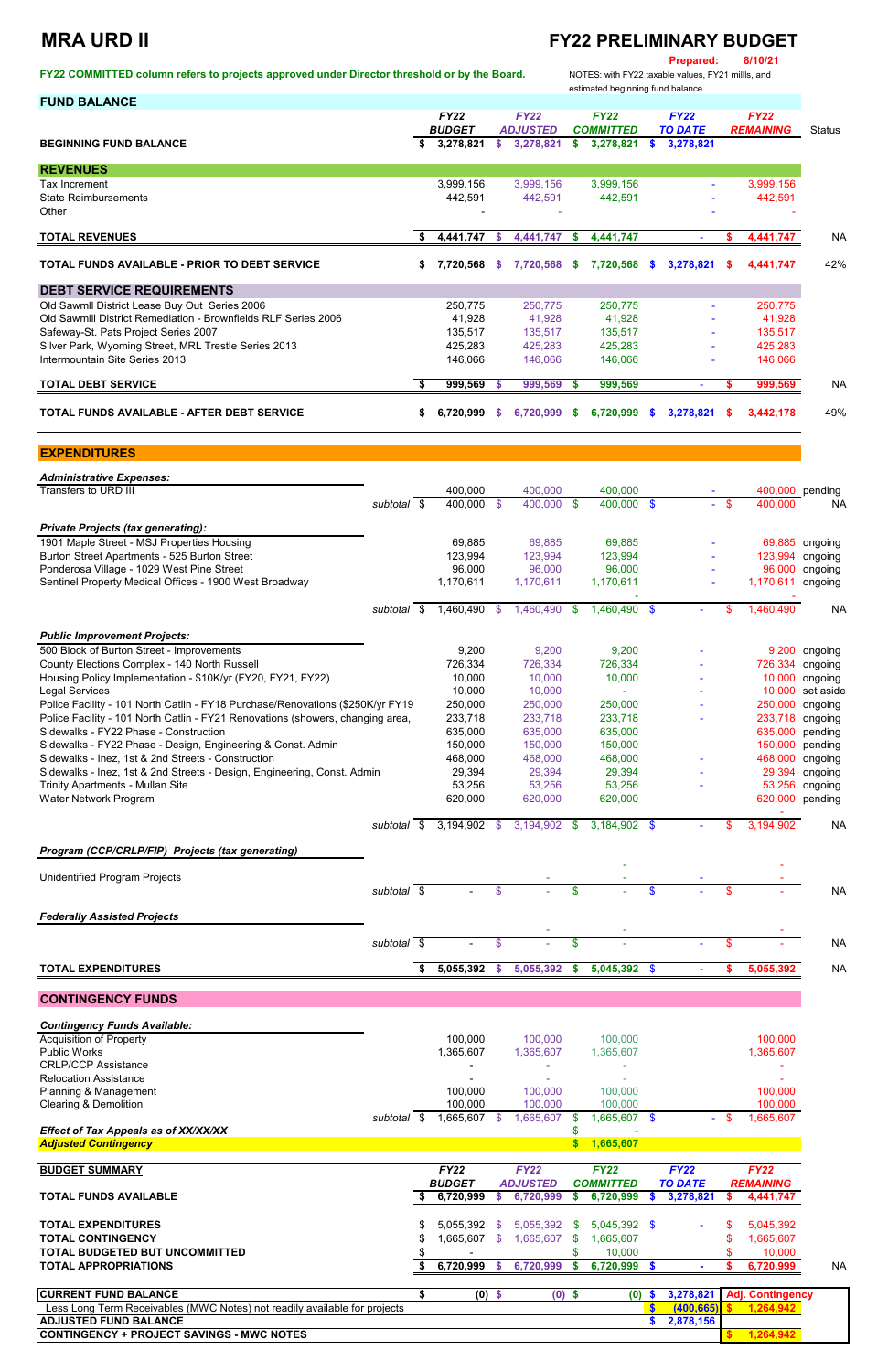### **MRA URD III FY22 PRELIMINARY BUDGET**

# **Prepared:** 8/13/21<br>NOTES: with FY22 taxable values, FY21 millls, and

FY22 COMMITTED column refers to projects approved under Director threshold or by the Board.

etimated beginning fund bala

| <b>FUND BALANCE</b>                                                                                       |                     |    |                              | esumated beginning lund balance. |                                |           |                                 |                           |                               | <b>Status</b> |                                 |                                  |
|-----------------------------------------------------------------------------------------------------------|---------------------|----|------------------------------|----------------------------------|--------------------------------|-----------|---------------------------------|---------------------------|-------------------------------|---------------|---------------------------------|----------------------------------|
|                                                                                                           |                     |    | <b>FY22</b><br><b>BUDGET</b> |                                  | <b>FY22</b><br><b>ADJUSTED</b> |           | <b>FY22</b><br><b>COMMITTED</b> |                           | <b>FY22</b><br><b>TO DATE</b> |               | <b>FY22</b><br><b>REMAINING</b> | $\%$                             |
| <b>BEGINNING FUND BALANCE</b>                                                                             |                     | \$ | 3,920,386                    | -S                               | 3,920,386 \$                   |           | 3,920,386                       | $\bullet$                 | 3,920,386                     |               |                                 |                                  |
| <b>REVENUES</b>                                                                                           |                     |    |                              |                                  |                                |           |                                 |                           |                               |               |                                 |                                  |
| <b>Tax Increment</b>                                                                                      |                     |    | 5,349,767                    |                                  | 5,349,767                      |           | 5,349,767                       |                           |                               |               | 5,349,767                       |                                  |
| <b>State Reimbursements</b>                                                                               |                     |    | 277,850                      |                                  | 277,850                        |           | 277,850                         |                           |                               |               | 277,850                         |                                  |
| Other                                                                                                     |                     |    | 1,006,300                    |                                  | 1,006,300                      |           | 1,006,300                       |                           |                               |               | 1,006,300                       |                                  |
| <b>TOTAL REVENUES</b>                                                                                     |                     | S. | $6,633,917$ \$               |                                  | 6,633,917                      | - \$      | 6,633,917                       |                           | $\sim$                        | \$            | 6,633,917 NA                    |                                  |
| <b>TOTAL FUNDS AVAILABLE - PRIOR TO DEBT SERVICE</b>                                                      |                     |    | \$10,554,303                 | s.                               | 10,554,303 \$                  |           | 10,554,303                      | - \$                      | 3,920,386                     | 5             | 6,633,917                       |                                  |
| <b>DEBT SERVICE REQUIREMENTS</b>                                                                          |                     |    |                              |                                  |                                |           |                                 |                           |                               |               |                                 |                                  |
| Reserve Street Pedestrian Bridge Series 2015                                                              |                     |    | 338,488                      |                                  | 338,488                        |           | 338,488                         |                           |                               |               | 338,488                         |                                  |
| Mary Avenue East Improvements Series 2016                                                                 |                     |    | 492,139                      |                                  | 492,139                        |           | 492,139                         |                           |                               |               | 492,139                         |                                  |
| Mary Avenue West Improvements Series 2017<br>MRL Property - Taxable Land Series 2018A                     |                     |    | 116,845<br>94,680            |                                  | 116,845<br>94,680              |           | 116,845<br>94,680               |                           |                               |               | 116,845<br>94,680               |                                  |
| MRL Property - Tax-Exempt Land Series 2018B                                                               |                     |    | 189,428                      |                                  | 189,428                        |           | 189,428                         |                           |                               |               | 189,428                         |                                  |
| <b>TOTAL DEBT SERVICE</b>                                                                                 |                     | -S | $1,231,580$ \$               |                                  | 1,231,580                      | - \$      | 1,231,580                       |                           | $\blacksquare$                | S             | 1,231,580 NA                    |                                  |
|                                                                                                           |                     |    |                              |                                  |                                |           |                                 |                           |                               |               |                                 |                                  |
| <b>TOTAL FUNDS AVAILABLE - AFTER DEBT SERVICE</b>                                                         |                     | S  | 9,322,723                    | - \$                             | $9,322,723$ \$                 |           | 9,322,723                       | - \$                      | 3,920,386                     | -S            | 5,402,337                       |                                  |
| <b>EXPENDITURES</b>                                                                                       |                     |    |                              |                                  |                                |           |                                 |                           |                               |               |                                 |                                  |
| <b>Administrative Expenses:</b>                                                                           |                     |    |                              |                                  |                                |           |                                 |                           |                               |               |                                 |                                  |
| <b>Personnel Services</b><br><b>Supplies</b>                                                              |                     |    | 672,600<br>9,126             |                                  | 672,600<br>9,126               |           | 672,600<br>9,126                |                           |                               |               | 672,600<br>9,126                |                                  |
| <b>Purchased Services</b>                                                                                 |                     |    | 362,766                      |                                  | 362,766                        |           | 362,766                         |                           |                               |               | 362,766                         |                                  |
| <b>Grants &amp; Contributions</b>                                                                         |                     |    |                              |                                  |                                |           |                                 |                           |                               |               |                                 |                                  |
| <b>Capital Outlay</b>                                                                                     |                     |    |                              |                                  |                                |           |                                 |                           |                               |               |                                 |                                  |
|                                                                                                           | subtotal \$         |    | $1,044,492$ \$               |                                  | $1,044,492$ \$                 |           | $1,044,492$ \$                  |                           | $\blacksquare$                | \$            | 1,044,492 NA                    |                                  |
| <b>Private Projects (tax generating):</b>                                                                 |                     |    |                              |                                  |                                |           |                                 |                           |                               |               |                                 |                                  |
| Horizon Credit Union - 1502 Dearborn Avenue                                                               |                     |    | 13,607                       |                                  | 13,607                         |           | 13,607                          |                           |                               |               |                                 | 13,607 ongoing                   |
| Tremper's Kent Plaza - 1200-1210 West Kent Ave                                                            |                     |    | 38,961                       |                                  | 38,961                         |           | 38,961                          |                           |                               |               |                                 | 38,961 ongoing                   |
|                                                                                                           | subtotal \$         |    | 52,568 \$                    |                                  | 52,568 \$                      |           | 52,568 \$                       |                           |                               | $-$ \$        | 52,568 NA                       |                                  |
|                                                                                                           |                     |    |                              |                                  |                                |           |                                 |                           |                               |               |                                 |                                  |
| <b>Public Improvement Projects:</b><br>Brooks Street Corridor - TOD Infrastructure Study                  |                     |    | 41,867                       |                                  | 41,867                         |           | 41,867                          |                           |                               |               |                                 | 41,867 ongoing                   |
| Brooks Street Corridor - TOD/BRT - USDOT RAISE Planning Grant                                             |                     |    | 50,000                       |                                  | 50,000                         |           | 50,000                          |                           |                               |               |                                 | 50,000 ongoing                   |
| Housing Policy Implementation - \$10K/yr (FY20, FY21, FY22)                                               |                     |    | 10,000                       |                                  | 10,000                         |           | 10,000                          |                           |                               |               | 10,000                          | ongoing                          |
| <b>Legal Services</b>                                                                                     |                     |    | 10,000                       |                                  | 10,000                         |           |                                 |                           |                               |               |                                 | 10,000 set aside                 |
| Mary Avenue West - Bond - Street Trees                                                                    |                     |    | 13,474                       |                                  | 13,474                         |           | 13,474                          |                           |                               |               |                                 | 13,474 ongoing                   |
| MRL Property - Voluntary Cleanup Plan - Environmental Assessment<br>Sidewalks - FY22 Phase - Construction |                     |    | 18,464<br>485,000            |                                  | 18,464<br>485,000              |           | 18,464<br>485,000               |                           |                               |               | 485,000 pending                 | 18,464 ongoing                   |
| Sidewalks - FY22 Phase - Design, Engineering & Const. Admin                                               |                     |    | 120,000                      |                                  | 120,000                        |           | 120,000                         |                           |                               |               | 120,000 pending                 |                                  |
| Sidewalks - URD III Northern - Phase 2 - Construction                                                     |                     |    | 171,259                      |                                  | 171,259                        |           | 171,259                         |                           |                               |               | 171,259 ongoing                 |                                  |
| Sidewalks - URD III Northern - Phase 2 - Design/Eng/Const. Admin                                          |                     |    | 9,832                        |                                  | 9,832                          |           | 9,832                           |                           |                               |               |                                 | 9,832 ongoing                    |
| <b>Street Trees</b>                                                                                       |                     |    | 6,610                        |                                  | 6,610                          |           | 6,610                           |                           |                               |               |                                 | 6,610 ongoing                    |
|                                                                                                           | subtotal \$         |    | 936,506 \$                   |                                  | 936,506 \$                     |           | 926,506 \$                      |                           |                               | $-$ \$        | 936,506 NA                      |                                  |
| Façade Improvement Program Projects (tax generating)                                                      |                     |    |                              |                                  |                                |           |                                 |                           |                               |               |                                 |                                  |
| <b>Uncommitted Program Funds</b>                                                                          |                     |    |                              |                                  |                                |           |                                 |                           |                               |               |                                 |                                  |
| 3100 Brooks Street - Align Properties LLC<br>Horizon Credit Union - 1502 Dearborn Avenue                  |                     |    | 50,000<br>50,000             |                                  | 50,000<br>50,000               |           | 50,000<br>50,000                |                           |                               |               |                                 | 50,000 ongoing<br>50,000 ongoing |
|                                                                                                           | subtotal \$         |    | 100,000 \$                   |                                  | 100,000 \$                     |           | 100,000 \$                      |                           |                               | $-$ \$        | 100,000 NA                      |                                  |
| <b>Federally Assisted Projects</b>                                                                        |                     |    |                              |                                  |                                |           |                                 |                           |                               |               |                                 |                                  |
| None                                                                                                      |                     |    |                              |                                  |                                |           |                                 |                           |                               |               |                                 |                                  |
|                                                                                                           | subtotal $\sqrt{s}$ |    | $\blacksquare$               | $\mathcal{S}$                    | ÷.                             | $\bullet$ | ÷.                              | $\boldsymbol{\mathsf{s}}$ |                               | $-$ \$        |                                 |                                  |
| <b>TOTAL EXPENDITURES</b>                                                                                 |                     | \$ | 2,133,566 \$                 |                                  | 2,133,566                      | -S        | 2,123,566 \$                    |                           |                               | S             | 2,133,566 NA                    |                                  |

**CONTINGENCY FUNDS**

|                                                                                       | 500,000          |                                                | 500,000                      |                                                             | 500,000             |                                                             |                             |    | 500,000                       |                                                             |
|---------------------------------------------------------------------------------------|------------------|------------------------------------------------|------------------------------|-------------------------------------------------------------|---------------------|-------------------------------------------------------------|-----------------------------|----|-------------------------------|-------------------------------------------------------------|
|                                                                                       |                  |                                                |                              |                                                             |                     |                                                             |                             |    |                               |                                                             |
|                                                                                       |                  |                                                |                              |                                                             |                     |                                                             |                             |    |                               |                                                             |
|                                                                                       |                  |                                                |                              |                                                             |                     |                                                             |                             |    |                               |                                                             |
|                                                                                       |                  |                                                |                              |                                                             |                     |                                                             |                             |    |                               |                                                             |
|                                                                                       |                  |                                                |                              |                                                             |                     |                                                             |                             |    |                               |                                                             |
|                                                                                       |                  |                                                |                              |                                                             |                     |                                                             |                             |    |                               |                                                             |
|                                                                                       |                  |                                                |                              |                                                             |                     |                                                             |                             | -S |                               |                                                             |
|                                                                                       |                  |                                                |                              |                                                             |                     |                                                             |                             |    |                               |                                                             |
|                                                                                       |                  |                                                |                              |                                                             |                     |                                                             |                             |    |                               |                                                             |
|                                                                                       |                  |                                                |                              |                                                             |                     |                                                             |                             |    |                               |                                                             |
|                                                                                       |                  |                                                |                              |                                                             |                     |                                                             |                             |    |                               |                                                             |
|                                                                                       | <b>FY22</b>      |                                                | <b>FY22</b>                  |                                                             | <b>FY22</b>         |                                                             | <b>FY22</b>                 |    |                               |                                                             |
|                                                                                       | <b>BUDGET</b>    |                                                |                              |                                                             | <b>COMMITTED</b>    |                                                             |                             |    | <b>FY22</b>                   |                                                             |
|                                                                                       | 9,322,723        |                                                | <b>ADJUSTED</b><br>9,322,723 | S                                                           | 9,322,723           | -S                                                          | <b>TO DATE</b><br>3,920,386 |    | <b>REMAINING</b><br>5,402,337 |                                                             |
|                                                                                       |                  |                                                |                              |                                                             |                     |                                                             |                             |    |                               |                                                             |
|                                                                                       | 2,133,566        | \$.                                            | 2,133,566                    | - \$                                                        | 2,123,566 \$        |                                                             |                             |    | 2,123,566                     |                                                             |
|                                                                                       | 500.000          | -SS                                            | 500,000                      | - \$                                                        | 500,000 \$          |                                                             |                             |    | 500,000                       |                                                             |
|                                                                                       | 6,689,157        | -S                                             | 6,689,157                    |                                                             | 6,689,157<br>10,000 |                                                             |                             |    | 6,689,157<br>10,000           |                                                             |
|                                                                                       | 9,322,723        |                                                | 9,322,723                    | - 55                                                        | $9,322,723$ \$      |                                                             |                             |    | 9,322,723 NA                  |                                                             |
|                                                                                       | ۰.               | \$                                             | ٠                            |                                                             |                     |                                                             | 3,920,386                   |    | <b>Adj. Contingency</b>       |                                                             |
| Less Long Term Receivables (MWC Notes & FIP Notes) not readily available for projects |                  |                                                |                              |                                                             |                     |                                                             | (195, 272)                  |    | 6,493,885                     |                                                             |
|                                                                                       |                  |                                                |                              |                                                             |                     | \$                                                          | 3,725,114                   |    |                               |                                                             |
|                                                                                       | - \$<br>subtotal | 1,000,000<br>4,189,157<br>500,000<br>1,000,000 | 6,689,157<br>- S             | 1,000,000<br>4,189,157<br>500,000<br>1,000,000<br>6,689,157 | - \$                | 1,000,000<br>4,189,157<br>500,000<br>1,000,000<br>6,689,157 | 6,689,157 \$                |    | ÷.                            | 1,000,000<br>4,189,157<br>500,000<br>1,000,000<br>6,689,157 |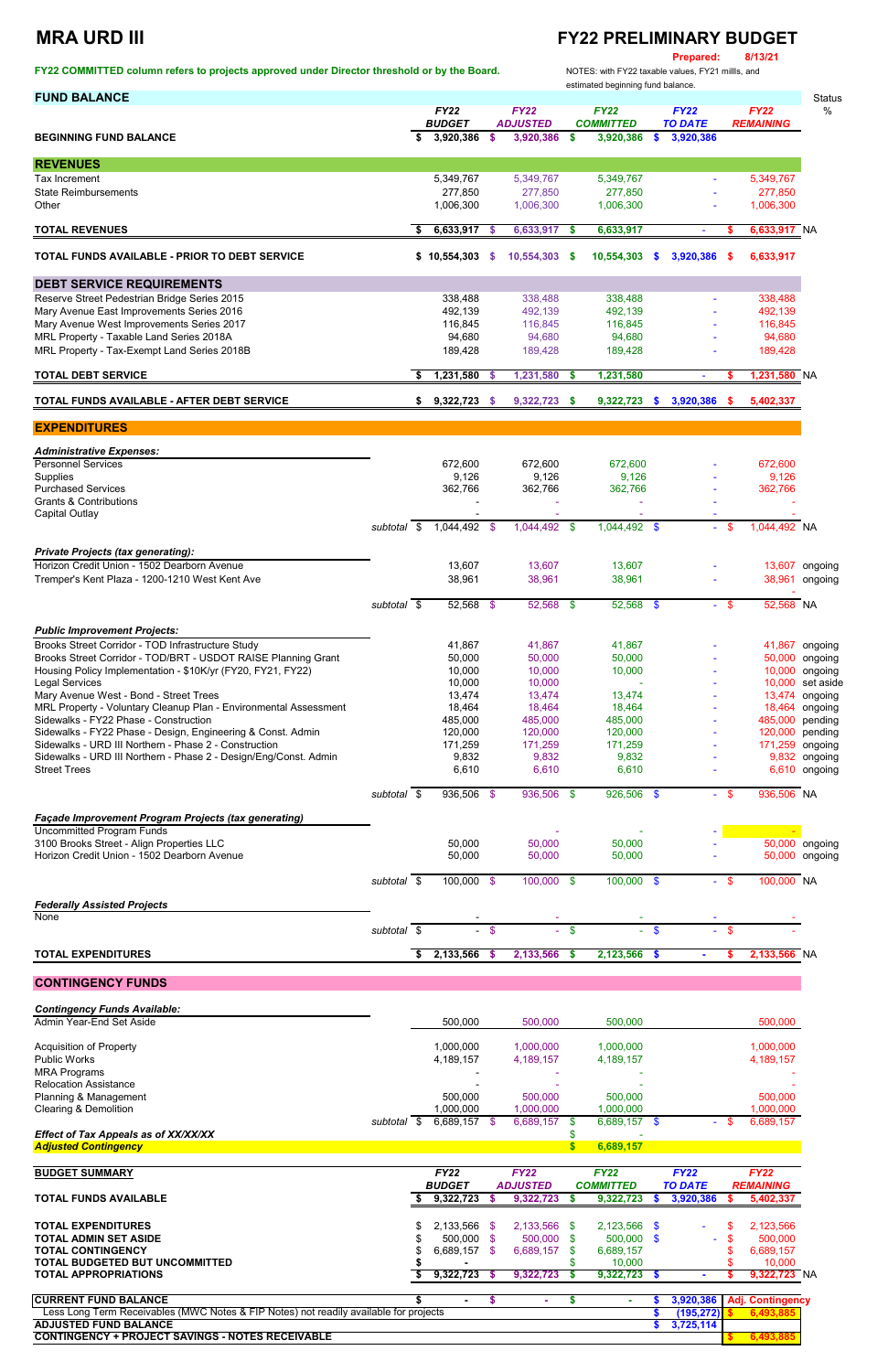### **MRA NORTH RESERVE - SCOTT ST URD FY22 PRELIMINARY BUDGET**

FY22 COMMITTED column refers to projects approved under Director threshold or by the Board. NOTES: with FY22 taxable values, FY21 millls, and

**Prepared: 8/10/21**

|                                                                                                          | estimated beginning fund balance. |    |                              |          |                                |              |                                 |                |                               |      |                                       |                |
|----------------------------------------------------------------------------------------------------------|-----------------------------------|----|------------------------------|----------|--------------------------------|--------------|---------------------------------|----------------|-------------------------------|------|---------------------------------------|----------------|
| <b>FUND BALANCE</b>                                                                                      |                                   |    | <b>FY22</b><br><b>BUDGET</b> |          | <b>FY22</b><br><b>ADJUSTED</b> |              | <b>FY22</b><br><b>COMMITTED</b> |                | <b>FY22</b><br><b>TO DATE</b> |      | <b>FY22</b><br><b>REMAINING</b>       | <b>Status</b>  |
| <b>BEGINNING FUND BALANCE</b>                                                                            |                                   |    | 1,337,857                    | S.       | 1,337,857                      | \$.          | 1,337,857                       |                | \$ 1,337,857                  |      |                                       |                |
| <b>REVENUES</b>                                                                                          |                                   |    |                              |          |                                |              |                                 |                |                               |      |                                       |                |
| <b>Tax Increment</b>                                                                                     |                                   |    | 1,619,984                    |          | 1,619,984                      |              | 1,619,984                       |                |                               |      | 1,619,984                             |                |
| <b>State Reimbursements</b><br>Other                                                                     |                                   |    |                              |          |                                |              |                                 |                |                               |      |                                       |                |
| <b>TOTAL REVENUES</b>                                                                                    |                                   | S. | 1,619,984                    | <b>S</b> | 1,619,984                      | - \$         | 1,619,984                       |                |                               | S.   | 1,619,984                             |                |
| TOTAL FUNDS AVAILABLE - PRIOR TO DEBT SERVICE                                                            |                                   | S. | 2,957,841                    | S.       | 2,957,841                      | <b>S</b>     | 2,957,841                       | <b>S</b>       | 1,337,857                     | - 5  | 1,619,984                             |                |
| <b>DEBT SERVICE REQUIREMENTS</b>                                                                         |                                   |    |                              |          |                                |              |                                 |                |                               |      |                                       |                |
| Bretz, Consumer Direct, Scott St Village - Phase 1 Series 2015                                           |                                   |    | 113,520                      |          | 113,520                        |              | 113,520                         |                |                               |      | 113,520                               |                |
| Scott St Village - Phase 2-3 Series 2021 Refunding<br>Scott St Property - Tax-Exempt Land - Series 2020A |                                   |    | 31,046<br>206,018            |          | 31,046<br>206,018              |              | 31,046<br>206,018               |                |                               |      | 31,046<br>206,018                     |                |
| Scott St Property - Taxable Land - Series 2020B                                                          |                                   |    | 221,538                      |          | 221,538                        |              | 221,538                         |                |                               |      | 221,538                               |                |
| <b>TOTAL DEBT SERVICE</b>                                                                                |                                   | \$ | 572,122 \$                   |          | $572,122$ \$                   |              | 572,122                         |                |                               | s.   | 572,122                               |                |
|                                                                                                          |                                   |    |                              |          |                                |              |                                 |                |                               |      |                                       |                |
| TOTAL FUNDS AVAILABLE - AFTER DEBT SERVICE                                                               |                                   | S. | 2,385,719                    | S.       | 2,385,719                      | - 5          | 2,385,719                       | \$             | 1,337,857                     | S    | 1,047,862                             |                |
| <b>EXPENDITURES</b>                                                                                      |                                   |    |                              |          |                                |              |                                 |                |                               |      |                                       |                |
| <b>Administrative Expenses:</b>                                                                          |                                   |    |                              |          |                                |              |                                 |                |                               |      |                                       |                |
| Transfers to URD III                                                                                     | subtotal \$                       |    | 25,000<br>25,000 \$          |          | 25,000<br>$25,000$ \$          |              | 25,000<br>$25,000$ \$           |                |                               | -S   | 25,000 NA                             | 25,000 pending |
|                                                                                                          |                                   |    |                              |          |                                |              |                                 |                |                               |      |                                       |                |
| <b>Private Projects (tax generating):</b><br>Scott Street Property - Development Plan                    |                                   |    | 160,908                      |          | 160,908                        |              | 160,908                         |                |                               |      | 160,908 ongoing                       |                |
|                                                                                                          |                                   |    |                              |          |                                |              |                                 |                |                               |      |                                       |                |
|                                                                                                          | subtotal \$                       |    | 160,908 \$                   |          | 160,908 \$                     |              | $160,908$ \$                    |                |                               | \$   | 160,908 NA                            |                |
| <b>Public Improvement Projects:</b>                                                                      |                                   |    |                              |          |                                |              |                                 |                |                               |      |                                       |                |
| Housing Policy Implementation - \$10K (FY20, FY21, FY22)<br>Scott Street Village - Phase 3 Apartments    |                                   |    | 10,000<br>74,469             |          | 10,000<br>74,469               |              | 10,000<br>74,469                |                |                               |      | 74,469                                | 10,000 ongoing |
| Villagio Housing Project - Otis & Shakespeare                                                            |                                   |    | 1,339,178                    |          | 1,339,178                      |              | 1,339,178                       |                |                               |      | 1,339,178 ongoing                     | ongoing        |
|                                                                                                          |                                   |    |                              |          |                                |              |                                 |                |                               |      |                                       |                |
|                                                                                                          | subtotal \$                       |    | 1,423,647                    | S.       | 1,423,647                      | \$           | 1,423,647                       |                |                               | S    | 1,423,647 NA                          |                |
| <b>Program Projects (tax generating)</b>                                                                 |                                   |    |                              |          |                                |              |                                 |                |                               |      |                                       |                |
|                                                                                                          |                                   |    |                              |          |                                |              | $\sim$                          |                |                               |      |                                       |                |
|                                                                                                          | subtotal $\overline{\$}$          |    |                              | \$       | ÷.                             | \$           | $\sim$                          |                | $\bar{\phantom{a}}$           | \$   | $\sim$                                | <b>NA</b>      |
| <b>TOTAL EXPENDITURES</b>                                                                                |                                   |    | 1,609,555                    | \$       | 1,609,555                      | - 5          | 1,609,555                       |                | $\blacksquare$                | S    | 1,609,555 NA                          |                |
| <b>CONTINGENCY FUNDS</b>                                                                                 |                                   |    |                              |          |                                |              |                                 |                |                               |      |                                       |                |
| <b>Contingency Funds Available:</b>                                                                      |                                   |    |                              |          |                                |              |                                 |                |                               |      |                                       |                |
| <b>Acquisition of Property</b>                                                                           |                                   |    | 100,000                      |          | 100,000                        |              | 100,000                         |                |                               |      | 100,000                               |                |
| <b>Public Works</b>                                                                                      |                                   |    | 476,164                      |          | 476,164                        |              | 476,164                         |                |                               |      | 476,164                               |                |
| <b>CRLP/CCP Assistance</b><br><b>Relocation Assistance</b>                                               |                                   |    |                              |          |                                |              |                                 |                |                               |      |                                       |                |
| Planning & Management                                                                                    |                                   |    | 100,000                      |          | 100,000                        |              | 100,000                         |                |                               |      | 100,000                               |                |
| <b>Clearing &amp; Demolition</b>                                                                         |                                   |    | 100,000                      |          | 100,000                        |              | 100,000                         |                |                               |      | 100,000                               |                |
| Effect of Tax Appeals as of XX/XX/XX                                                                     | subtotal \$                       |    | 776,164 \$                   |          | 776,164                        | - \$         | 776,164 \$                      |                |                               | - \$ | 776,164                               |                |
| <b>Adjusted Contingency</b>                                                                              |                                   |    |                              |          |                                | $\mathbf{s}$ | 776,164                         |                |                               |      |                                       |                |
| <b>BUDGET SUMMARY</b>                                                                                    |                                   |    | FY22                         |          | <b>FY22</b>                    |              | FY22                            |                | <b>FY22</b>                   |      | <b>FY22</b>                           |                |
|                                                                                                          |                                   |    | <b>BUDGET</b>                |          | <b>ADJUSTED</b>                |              | <b>COMMITTED</b>                |                | <b>TO DATE</b>                |      | <b>REMAINING</b>                      |                |
| <b>TOTAL FUNDS AVAILABLE</b>                                                                             |                                   | S. | 2,385,719                    | \$.      | 2,385,719                      | S            | 2,385,719                       | S.             | 1,337,857                     | S.   | 1,047,862                             |                |
| <b>TOTAL EXPENDITURES</b>                                                                                |                                   | S  | 1,609,555                    | -S       | 1,609,555                      | \$           | 1,609,555 \$                    |                |                               |      | 1,609,555                             |                |
| <b>TOTAL CONTINGENCY</b>                                                                                 |                                   | S  | 776,164                      | -\$      | 776,164                        | \$           | 776,164                         |                |                               |      | 776,164                               |                |
| TOTAL BUDGETED BUT UNCOMMITTED                                                                           |                                   |    |                              |          |                                | \$.          |                                 |                |                               |      |                                       |                |
| <b>TOTAL APPROPRIATIONS</b>                                                                              |                                   |    | 2,385,719                    | <b>S</b> | 2,385,719                      | - \$         | 2,385,719                       | <b>S</b>       |                               | \$.  | 2,385,719 NA                          |                |
|                                                                                                          |                                   |    |                              |          |                                |              |                                 |                |                               |      |                                       |                |
| <b>CURRENT FUND BALANCE</b><br>Less Long Term Receivables (MWC Notes) not readily available for projects |                                   | \$ | $(0)$ \$                     |          |                                | $(0)$ \$     |                                 | $(0)$ \$<br>\$ | (72, 476)                     |      | 1,337,857 Adj. Contingency<br>703,688 |                |
| <b>ADJUSTED FUND BALANCE</b>                                                                             |                                   |    |                              |          |                                |              |                                 | $\bullet$      | 1,265,381                     |      |                                       |                |
| <b>CONTINGENCY + PROJECT SAVINGS - MWC NOTES</b>                                                         |                                   |    |                              |          |                                |              |                                 |                |                               | \$.  | 703,688                               |                |